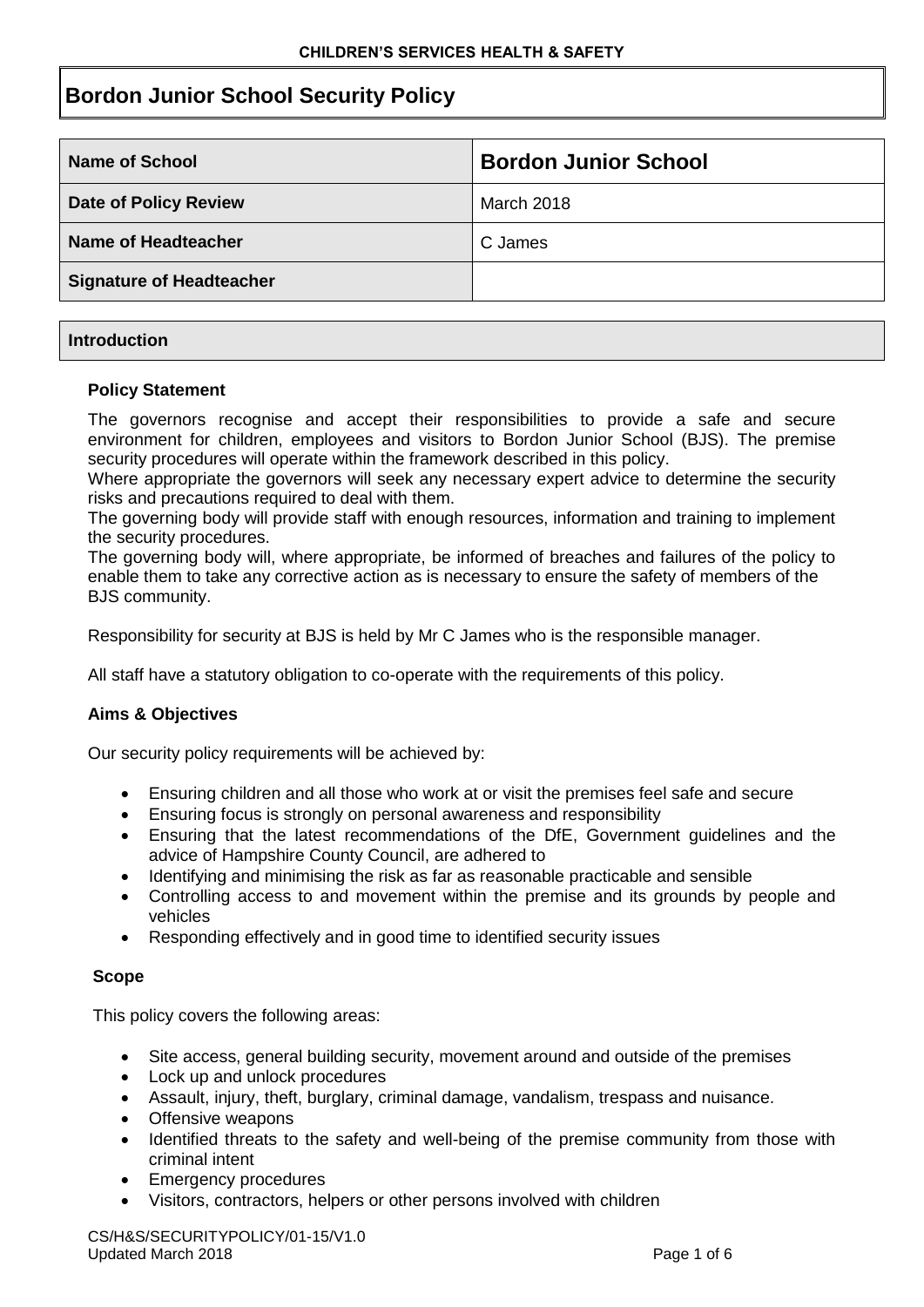- Computer data security
- Cash handling

#### **Roles and Responsibilities**

#### **Responsible Manager**

Governors will:

- Ensure that the premise has a security policy and that this has been implemented.
- Will monitor the performance of the site security measures. This will be achieved by.
	- o Monitoring performance on visits via the Headteacher
	- o By all Governors observing its implementation when they visit the school

The Headteacher will:

- Implement the security policy approved by the Governors
- Ensure that staff receive information, instruction and training in the security policy and procedures
- Establish a system for the reporting, recording and investigation of breaches of the policy and take reasonable steps to prevent reoccurrence
- Ensure that all visitors, contactors and agency staff adhere to the security policy
- Consider particular risk situations (e.g. home visits, lone working)
- Monitor and review the implementation of the policy and security arrangements

All staff will:

- Comply with this policy and the arrangements made by the Headteacher to ensure the safety of children, employees and others on the site.
- Report any shortcomings to the senior leadership team.

Governors will periodically review the premises security policy. Governors will delegate the day to day implementation of the policy to the Headteacher.

Pupils will:

 Be encouraged to exercise personal responsibility for the security of themselves, and to cooperate with the arrangements made for the security of the school

Pupils, Parents, Community Users and Visitors will:

- Be expected to respect the measures taken by the school to improve and ensure security
- Be encouraged to report ideas and problems to the staff or Governors

#### **Arrangements**

# **CONTROLLED ACCESS AND EGRESS DURING THE SCHOOL DAY**

Controlled access is a combination of measures to ensure that the risk to pupils and staff from unauthorised visitors is minimised.

The extent of physical controls, such as fences, has been decided by a robust security risk assessment of the site, taking into account the risk presented by visitors. The security measures

CS/H&S/SECURITYPOLICY/01-15/V1.0 Updated March 2018 **Page 2 of 6** Page 2 of 6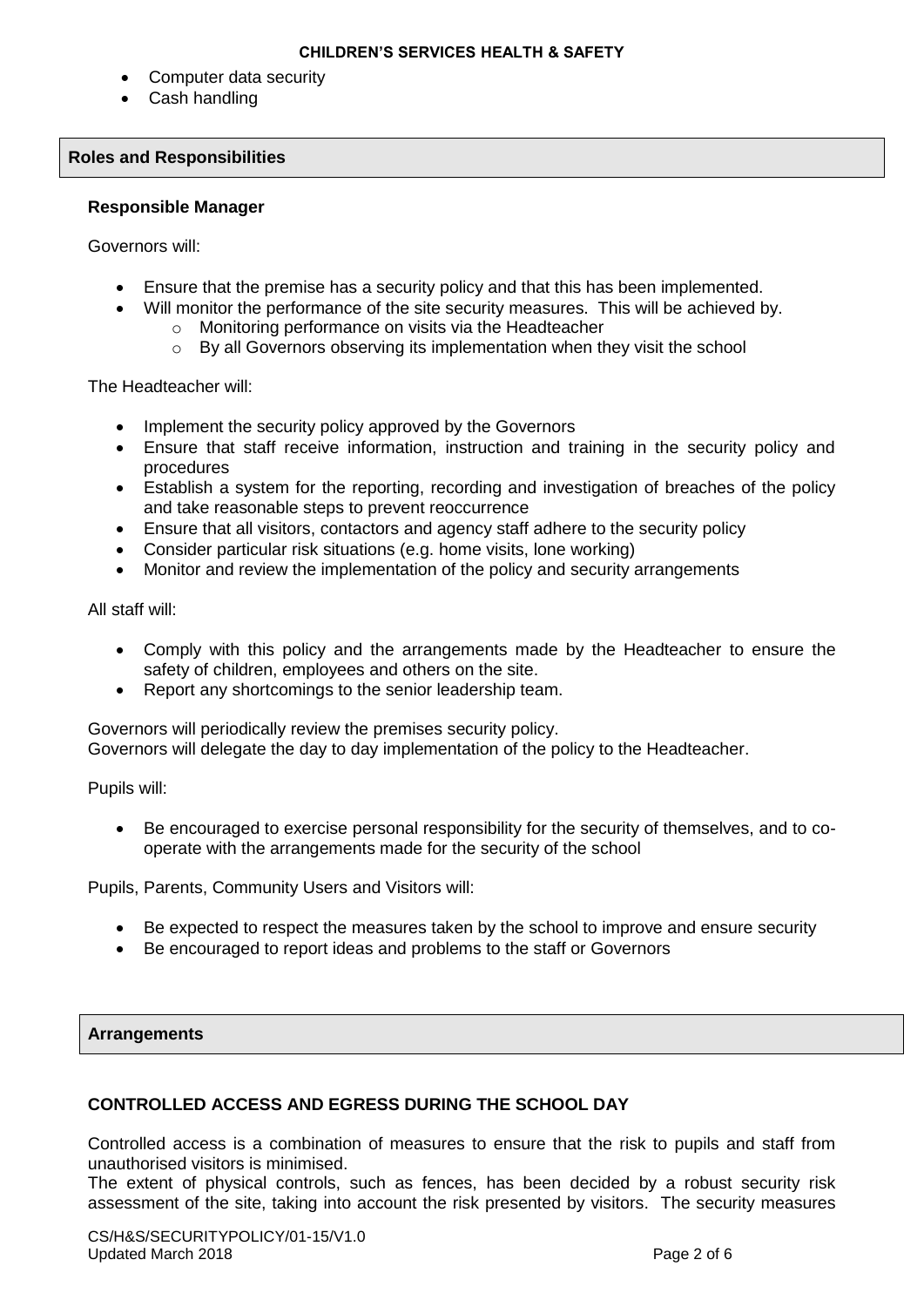## **CHILDREN'S SERVICES HEALTH & SAFETY**

put into place at BJS take into account the need to remain a welcoming environment whilst ensuring the safety of all our pupils and staff.

# **BUILDINGS AND GROUNDS**

BJS will take all reasonable efforts to control access to the building and grounds; to prevent unauthorised access to children and ensure the personal safety of staff. The access control procedures for the buildings are:-

- The main building has only single access for adults via the reception area. Only authorised visitors are allowed access
- Unauthorised visitors will be challenged by staff
- BJS has close links with local police and the community police officer.
- BJS operates an efficient attendance/registration system which allows us to monitor absenteeism, including first day response
- BJS operates a signing in/signing out system for all parents, visitors and pupils who are late/leaving early
- Caretaking/Admin staff closely monitor the movement of vehicles whilst present on the premises and are responsible for contractors on site
- Contractors comply fully with site procedures at all times
- Waste disposal vehicles and contractor vehicles have restricted access to the site to avoid times when pupils and staff are moving around the site and must be escorted if driving on site, excluding the car park, at times when pupils are in school.

The following areas are accessible by the public but the risk is controlled with our site supervision arrangements and how BJS deals with visitors.

- The front Playground the main access routes to BJS reception, Bordon Infant School and the Chase Children's Centre is adjacent to the playground. This area is only used at break and lunch and during outdoor lessons, and staff would challenge any person not wearing a photo ID or visitor badge
- The back Playground During break and lunchtime, children use both playgrounds under staff supervision, and the route between the two could be accessed by a person walking past the authorised entrance. Staff would professionally challenge any person not wearing a photo ID or visitor badge
- The School Field After school clubs using the school field could be accessed by a person walking past the authorised entrance as well as parents collecting their children. Staff would professionally challenge any person interfering with the session

# **CONTROL OF VISITORS**

The control of visitors is a fundamental part of our site security policy for the safeguarding of both people and property.

- All visitors must report to the reception desk on arrival.
- All visitors are issued with a badge to be worn at all times. This includes parents, helpers, contractors and any other person who is not BJS staff
- Visitors on site will be accompanied by a member of staff to their destination and will be returned to reception by a member of staff in order to "sign out"
- Any person on site without a badge will be asked to accompany a member of staff to the reception desk or asked to leave the site. Any refusal will be reported immediately to the Headteacher.
- Any acts of violence or aggression will be reported to the police
- Visitors will not remove any items of BJS property without the express permission of site staff
- For their own safety authorised visitors will be given appropriate information on BJS health & safety procedures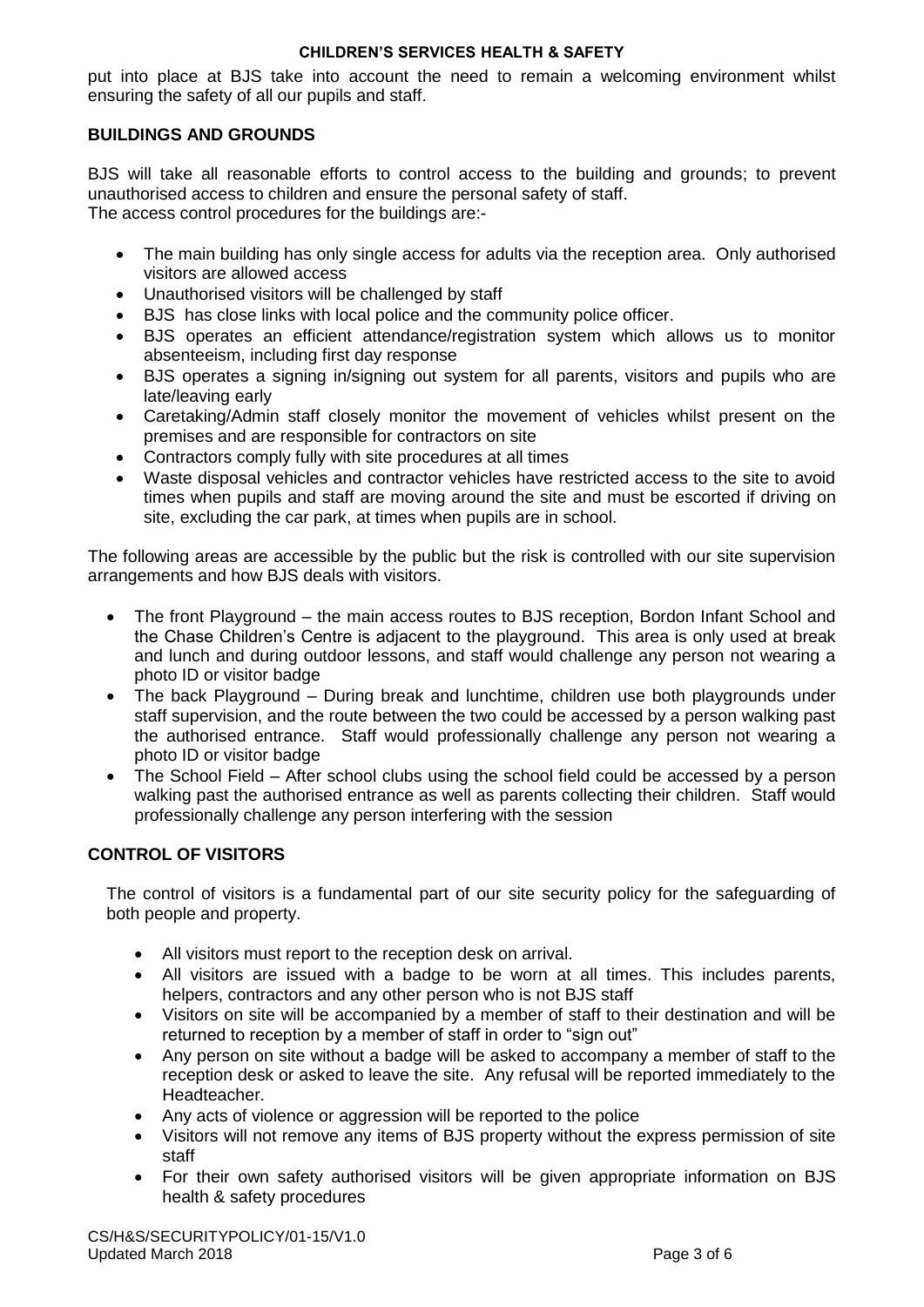## **SUPERVISION OF PUPILS**

The BJS overall safeguarding strategy requires that at times the security of pupils is achieved by competent supervision by authorised staff.

## **Locations where supervision is part of our safeguarding procedures –**

 Playground and fields – Children are always supervised when on the playgrounds and school field

## **Times of the day when supervision is part of our safeguarding procedures –**

- Start of the school day as the grounds have open access, duty staff are deployed in designated areas from 8:40 am
- Lunchtime all parts of the site without access control are supervised by duty teams

# **CO-OPERATION WITH THIRD PARTIES, EXTENDED SERVICES AND COMMUNITY GROUPS**

Our site security arrangements have taken into account the third parties who use the building or grounds. In most circumstances the arrangements for the site will be equally applicable for the third parties involved. Below are the additional security measures that apply to the groups listed.

**Community use/extended school activities** – Although not extensively used, community groups may use facilities. When inside the building access to the rest of that site/building is restricted. Risk assessments as part of induction arrangements are carried out. No hirer will be allowed to use the school facilities unless they fully comply with the relevant risk assessments and hire agreement. Visitors in unauthorised locations will be challenged by staff. Only visitors/third party/community users with CRB clearance will be allowed on site for extended site activities.

# **SUPERVISION OF CONTRACTORS**

Contractors and maintenance personnel will not always have been CRB checked, therefore they should not have unsupervised access to children. They will be controlled as follows –

- All contractors will be expected to sign in at reception and will be issued with an ID badge which will be clearly displayed whilst on site
- Contractors will park in authorised parking areas only
- Contractors will only carry out work agreed at the start of the contract and at the times agreed
- Contractors will be supervised by site staff
- Contractors will comply with the contractors risk assessment

# **LONE WORKERS**

BJS has a lone working risk assessment in place and procedures for staff where there is a security risk due to the need to work alone; staff at high risk will receive appropriate training.

# **PHYSICAL SECURITY MEASURES**

The Governors will consider the need to use physical measures such as fencing and electronic access controls and CCTV to ensure the safety of staff and pupils. The Governors will review the provision of physical security measures on a regular basis in the form of a security risk assessment taking into account –

- The location and layout of the school
- Past incidents related to security
- The performance of other security measures already in place or that could be implemented.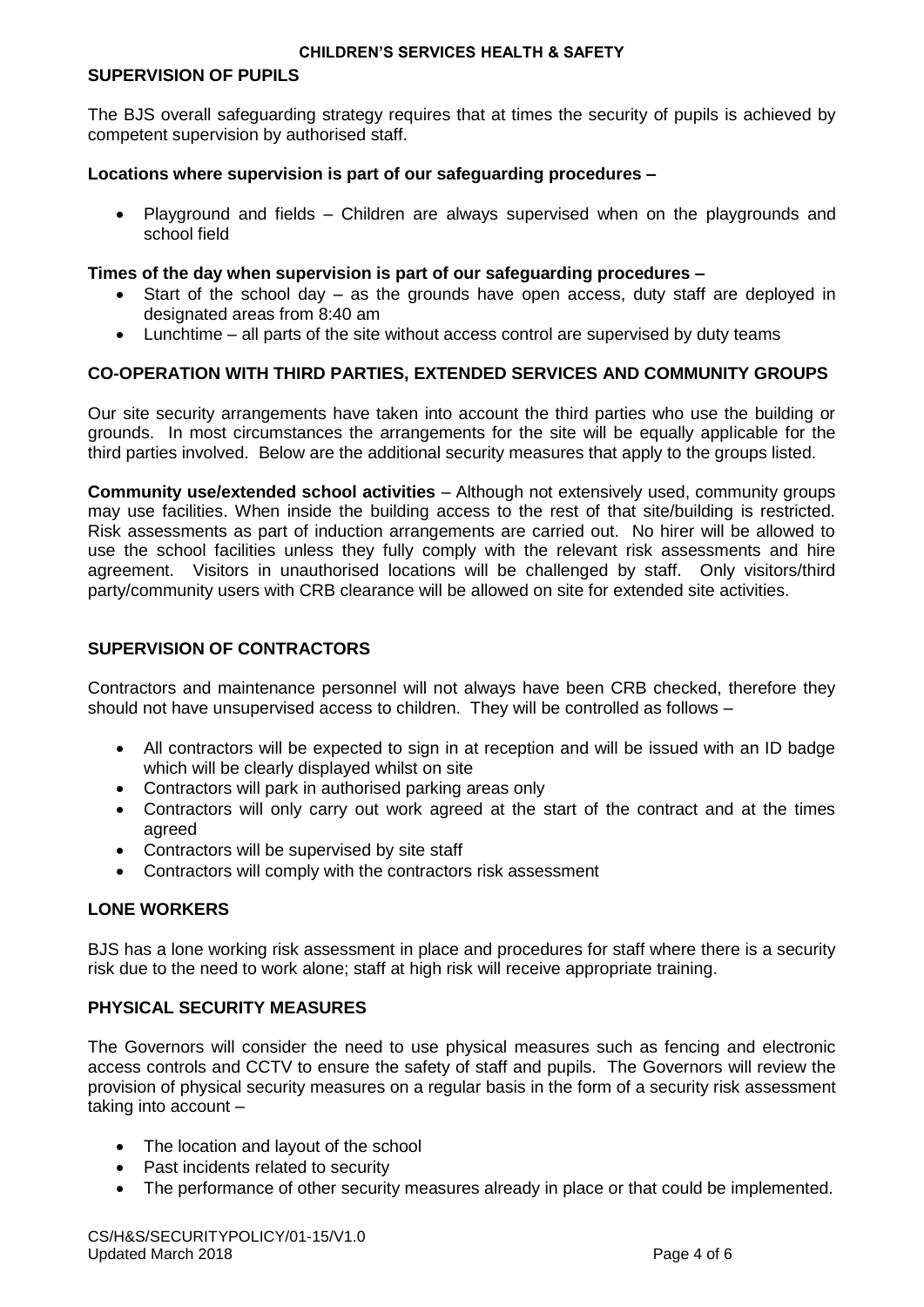#### **CHILDREN'S SERVICES HEALTH & SAFETY**

Where justified by consideration of the risk, the Governors will ensure that physical security measures are installed. Where physical controls are not justified the Governors will ensure that other controls are implemented to ensure the safety of staff and pupils.

Where electronic controls are installed, for example alarm systems, they will be maintained according to the manufactures specifications.

# **SECURITY OF THE BUILDING**

- An effective intruder alarm is in operation. This is always set when the site is not in use/unoccupied which is monitored by The Alarming Company
- Security lights are on whilst the premises is occupied after dark
- It is the responsibility of the class teacher to make sure that their classroom is secure, windows closed and equipment switched off before leaving the premises

## **UNLOCKING AND LOCKING ARRANGEMENTS**

The site will be unlocked daily at 7:30 by the key holder during term time. At weekends the responsibility to unlock the site will be with the key holder. All classroom external doors will be locked once all children have left by the class teacher. The daily locking/checking of all doors and windows in the building with the exception of the entrance doors will be performed by Site manager at 5:30.The key holder will be responsible for any doors and windows opened after this and for locking the entrance door and setting the alarms. Lone working procedures must be adhered to.

The normal hours for public access to the buildings will be 8:15 to 4:45.

## **EMERGENCY CALL OUTS**

If a key holder is contacted as a result of a "Person Present", they will wait outside the building until the police arrive. If necessary, additional key holders should be contacted for support. Staff should never enter the site alone.

#### **CASH HANDLING**

Staff should avoid keeping cash on the premises whenever possible. Safes should be used and kept locked. Staff should avoid handling cash in visible areas. Any money requiring banking should be carried out at irregular times, particularly where substantial sums are involved.

#### **VALUABLE EQUIPMENT**

All items above the value of £200 will be recorded in the stock book/asset register.

Items of value, including portable equipment with a value above £250 will not be left unattended in rooms where there is public access. There is a laptop for public use in the reception area which is put away at night. Wherever possible valuable items will not be left where visible from outside.

The security risk assessment will take into account the location and security arrangements for high value equipment, for example ICT equipment.

#### **VEHICLE MOVEMENT**